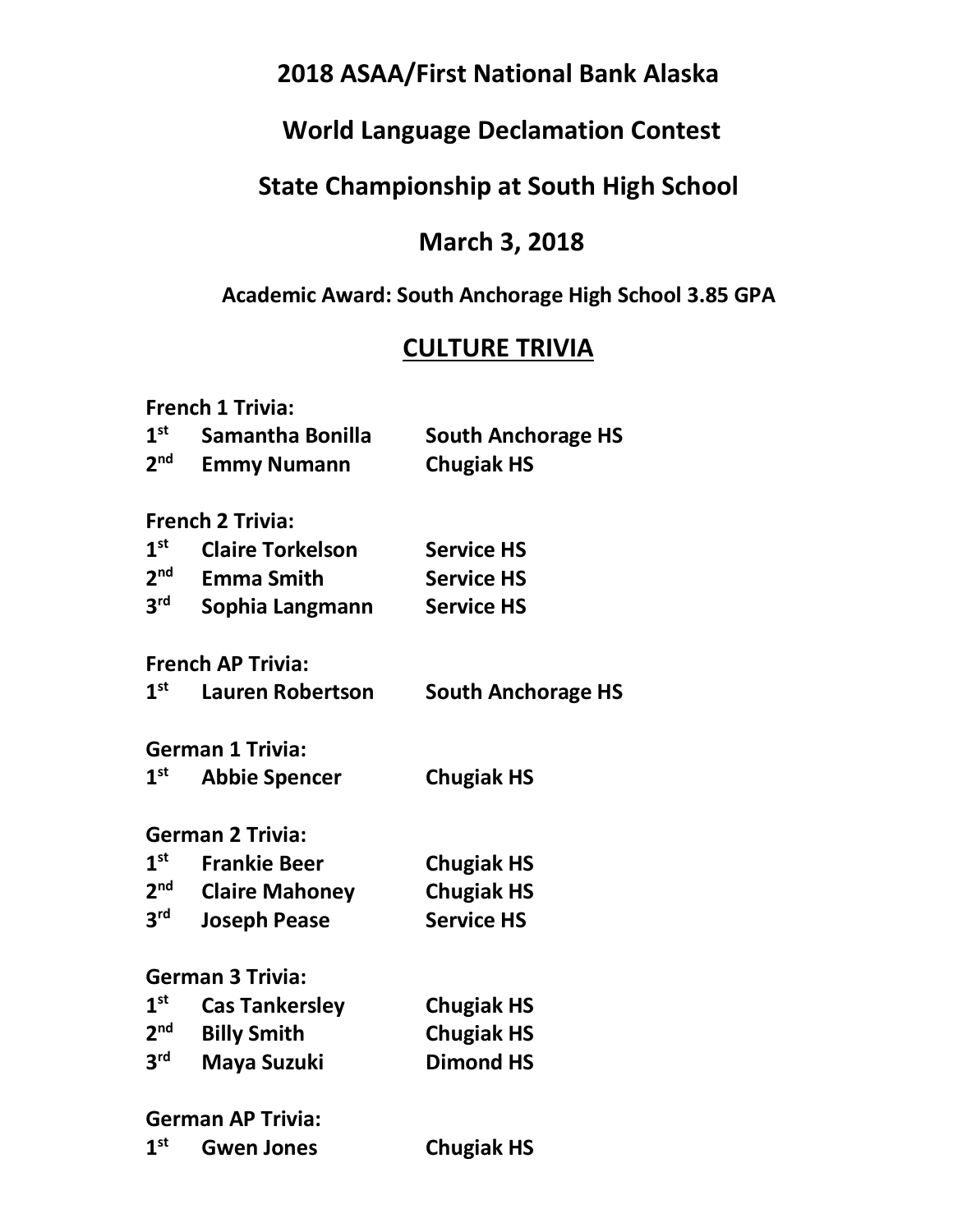**Spanish 1 Trivia: 1st Areil Go Unalaska HS 2nd Zach Lucas Ben Eielson HS 3rd Betsy Vang North Pole HS**

**Spanish 2 Trivia:**

| 1 <sup>st</sup> | Alan LaQua              | <b>Ben Eielson HS</b> |
|-----------------|-------------------------|-----------------------|
| 2 <sub>nd</sub> | <b>Tiffany Ferguson</b> | <b>Service HS</b>     |
| 3 <sup>rd</sup> | <b>Jolie Lucas</b>      | <b>Ben Eielson HS</b> |
| 3 <sup>rd</sup> | <b>Lyndzie Carter</b>   | <b>Ben Eielson HS</b> |

**Spanish 3 Trivia: NO AWARDS**

**Spanish 4/5 Trivia: NO AWARDS**

**Spanish AP Trivia: 1st Patty Graterol South Anchorage HS**

**Spanish Trivia Level Immersion 9: NO AWARDS**

**Spanish Trivia Level Immersion 10: NO AWARDS**

#### **POETRY**

|                 | <b>Chinese 1 Poetry:</b> |                    |
|-----------------|--------------------------|--------------------|
| 1 <sup>st</sup> | Pa Vue                   | <b>Bartlett HS</b> |
| 2 <sup>nd</sup> | Pa Lor                   | <b>Bartlett HS</b> |
| 3 <sup>rd</sup> | <b>Betsy Vang</b>        | <b>Bartlett HS</b> |
|                 | <b>Chinese 2 Poetry:</b> |                    |
| 1 <sup>st</sup> | <b>Gabrielle Strunk</b>  | <b>Bartlett HS</b> |

**2nd Der Thao Bartlett HS 3rd Kalia Lor Bartlett HS**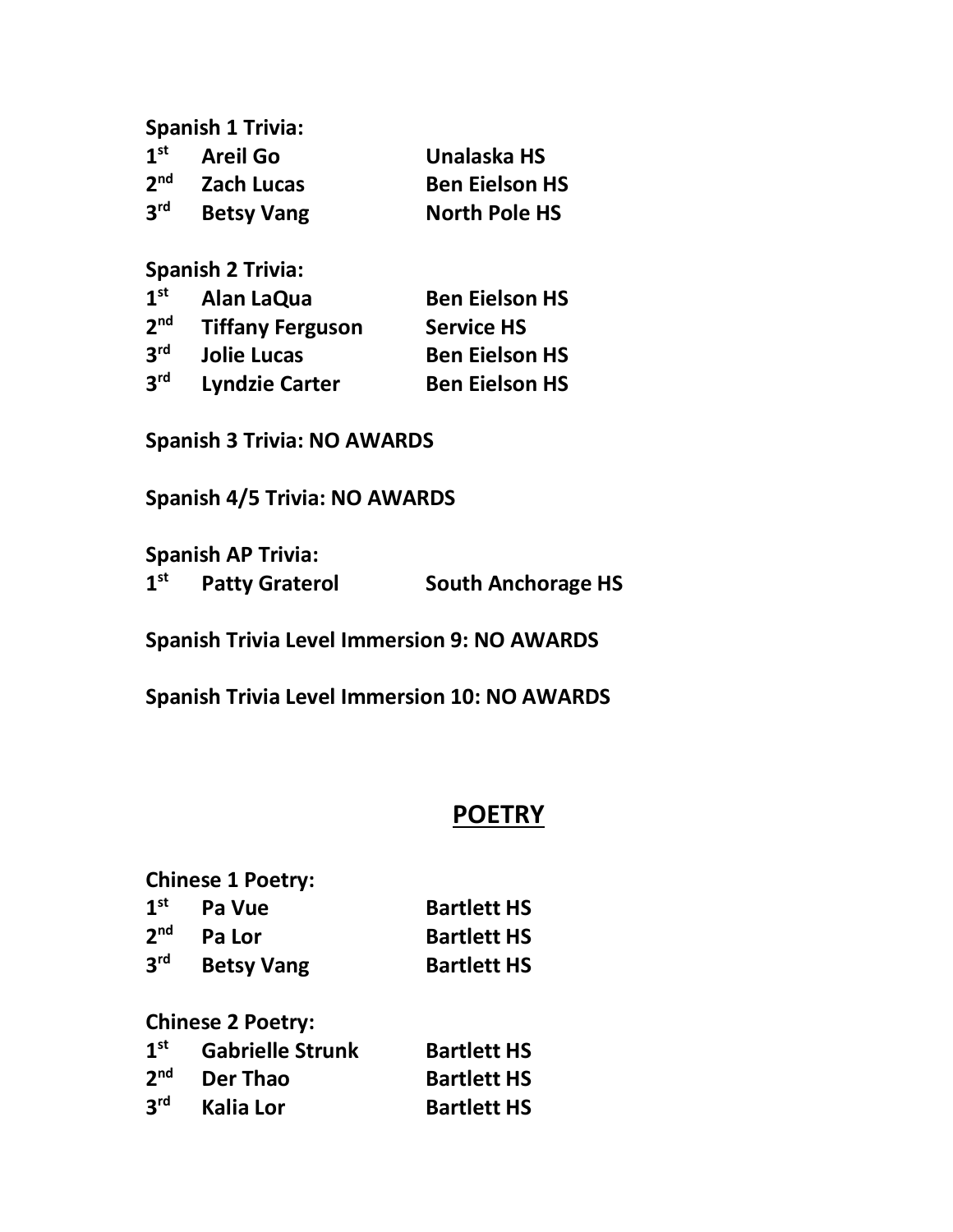|                 | <b>Chinese 3 Poetry:</b>      |                           |
|-----------------|-------------------------------|---------------------------|
| 1 <sup>st</sup> | <b>Mai Yia Thao</b>           | <b>Bartlett HS</b>        |
| 2 <sup>nd</sup> | <b>Thanee Lee</b>             | <b>Bartlett HS</b>        |
| 3 <sup>rd</sup> | <b>Kong Her</b>               | <b>Bartlett HS</b>        |
|                 | <b>Chinese 4 Poetry:</b>      |                           |
| 1 <sup>st</sup> | Siriyupha Xiong               | <b>Bartlett HS</b>        |
| 2 <sup>nd</sup> | <b>Bradley Mackin</b>         | <b>Bartlett HS</b>        |
| 3 <sup>rd</sup> | <b>Ayana Hayes</b>            | <b>Bartlett HS</b>        |
|                 | <b>French 1 Poetry:</b>       |                           |
| 1 <sup>st</sup> | <b>Mikaela Guintu</b>         | <b>Dimond HS</b>          |
| 2 <sup>nd</sup> | <b>Vea Tungel</b>             | <b>Dimond HS</b>          |
| 3 <sup>rd</sup> | <b>Payton Johnson</b>         | <b>Chugiak HS</b>         |
|                 | <b>French 2 Poetry:</b>       |                           |
| 1 <sup>st</sup> | <b>Lucy Young</b>             | <b>South Anchorage HS</b> |
| 2 <sup>nd</sup> | <b>Katelyn Cook</b>           | <b>Dimond HS</b>          |
| 3 <sup>rd</sup> | <b>Harriet Hinks</b>          | <b>South Anchorage HS</b> |
|                 | French 3 Poetry:              |                           |
| 1 <sup>st</sup> | <b>Alicia Perez-Vargas</b>    | <b>Dimond HS</b>          |
| 2 <sup>nd</sup> | <b>Taylor Malone</b>          | <b>Colony HS</b>          |
| 3 <sup>rd</sup> | <b>Kaitlyn Theonnes</b>       | <b>Palmer HS</b>          |
| 3 <sup>rd</sup> | <b>Emma Ferland</b>           | <b>Colony HS</b>          |
|                 | <b>French 4 Poetry:</b>       |                           |
| 1 <sup>st</sup> | <b>Marion Kalina Heinrich</b> | <b>West Anchorage HS</b>  |
| 2 <sup>nd</sup> | <b>Kendall Johanson</b>       | <b>West Anchorage HS</b>  |
| $3^{\text{rd}}$ | <b>Steven Duncan</b>          | <b>Palmer HS</b>          |
|                 | <b>French 5 Poetry:</b>       |                           |
| 1 <sup>st</sup> | <b>Young Yoon</b>             | <b>Service HS</b>         |
|                 | <b>French AP Poetry:</b>      |                           |
| 1 <sup>st</sup> | <b>Tyler Jang</b>             | <b>Dimond HS</b>          |
| 2 <sup>nd</sup> | <b>Aislinn Akin</b>           | <b>Dimond HS</b>          |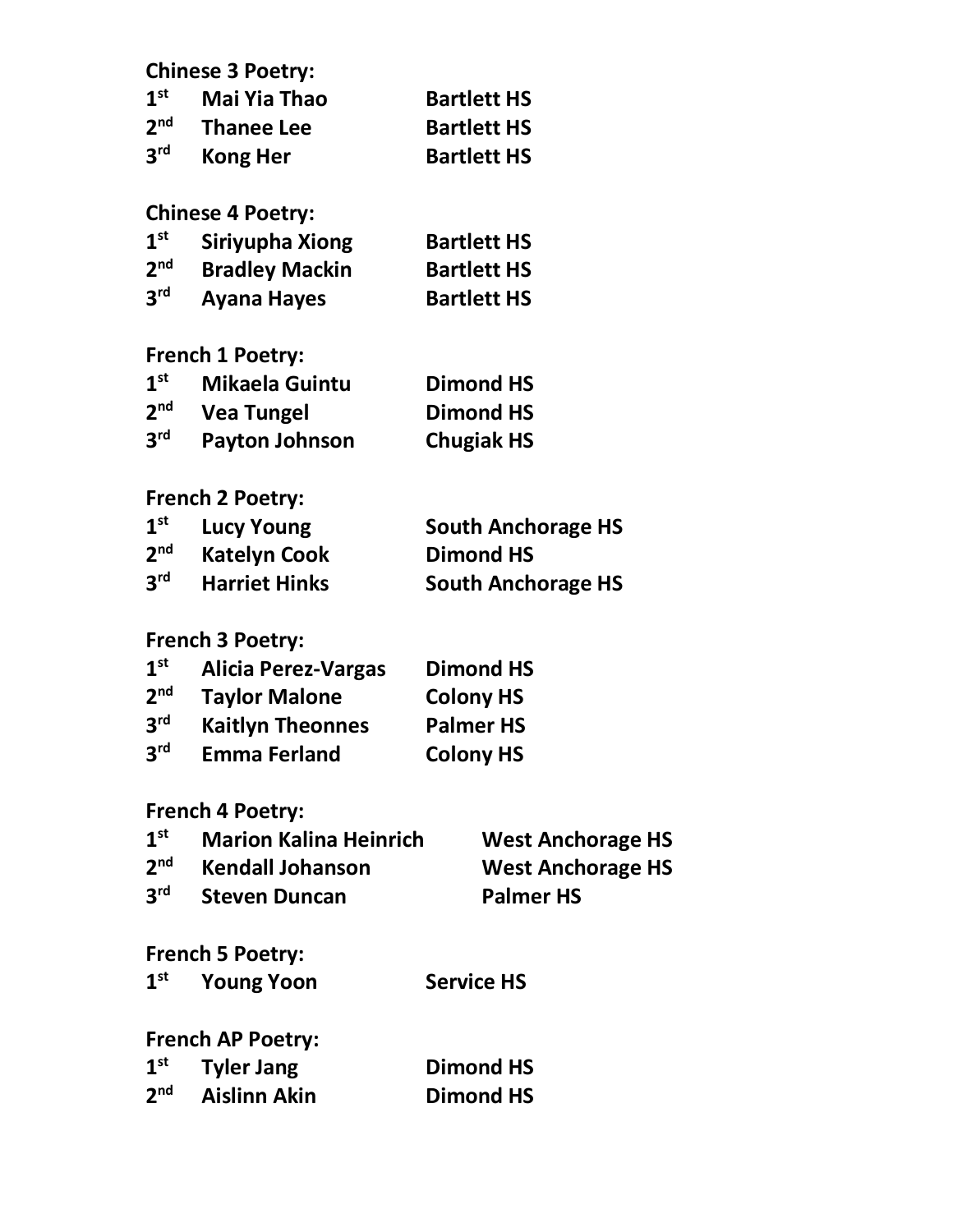**German 1 Poetry:**

| 1 <sup>st</sup> | <b>Kathleen Tan</b>  | Unalaska HS               |
|-----------------|----------------------|---------------------------|
| 2 <sup>nd</sup> | <b>Kiera Peace</b>   | <b>Dimond HS</b>          |
| 3 <sup>rd</sup> | <b>Andrea Storer</b> | <b>West Anchorage HS</b>  |
| 3 <sup>rd</sup> | <b>Max Jamieson</b>  | <b>South Anchorage HS</b> |

## **German 2 Poetry:**

| 1 <sup>st</sup> | <b>Dax Melhase</b>     | <b>South Anchorage HS</b> |
|-----------------|------------------------|---------------------------|
| 2 <sup>nd</sup> | <b>Trever Schliebe</b> | Unalaska HS               |
| 3 <sup>rd</sup> | Jerome Molina          | Unalaska HS               |
| 3 <sup>rd</sup> | <b>Emma Stevenson</b>  | <b>South Anchorage HS</b> |

#### **German 3 Poetry:**

| 1 <sup>st</sup> | <b>Ian Burdick</b>   | <b>Eagle River HS</b> |
|-----------------|----------------------|-----------------------|
| 2 <sub>nd</sub> | <b>Hailey Walser</b> | <b>Eagle River HS</b> |
| 3 <sup>rd</sup> | Maya Suzuki          | Dimond HS             |

## **German 4 Poetry:**

| 1 <sup>st</sup> | Samantha Wyanski      | <b>South Anchorage HS</b> |
|-----------------|-----------------------|---------------------------|
| 2 <sup>nd</sup> | <b>Amber Draayer</b>  | <b>West Anchorage HS</b>  |
| 3 <sup>rd</sup> | <b>Madison Thomas</b> | <b>Eagle River HS</b>     |

## **German AP Poetry:**

| 1 <sup>st</sup> | <b>Aden Rothmeyer</b>     |                   | <b>South Anchorage HS</b> |
|-----------------|---------------------------|-------------------|---------------------------|
| 2 <sup>nd</sup> | Rooslan Helgesen-Thompson |                   | Dimond HS*                |
| 2 <sub>nd</sub> | <b>Gwen Jones</b>         | <b>Chugiak HS</b> |                           |
| 3 <sup>rd</sup> | <b>Alina Shen</b>         | <b>Service HS</b> |                           |

## **Japanese 1 Poetry:**

| 1 <sup>st</sup> | <b>Rachel Kim</b>       | <b>Dimond HS</b> |
|-----------------|-------------------------|------------------|
| 1 <sup>st</sup> | <b>Kacelyn Gajonera</b> | <b>Dimond HS</b> |
| 2 <sub>nd</sub> | <b>Kaitlyn Theonnes</b> | <b>Palmer HS</b> |
| 3 <sup>rd</sup> | <b>Thomas Merritt</b>   | <b>Palmer HS</b> |
| 3 <sup>rd</sup> | <b>Sam Vanderweele</b>  | <b>Palmer HS</b> |

## **Japanese 2 Poetry:**

| 1 <sup>st</sup> | Shiho Hatanaka     | Palmer HS*        |
|-----------------|--------------------|-------------------|
| 1 <sup>st</sup> | <b>Eunice Park</b> | <b>Service HS</b> |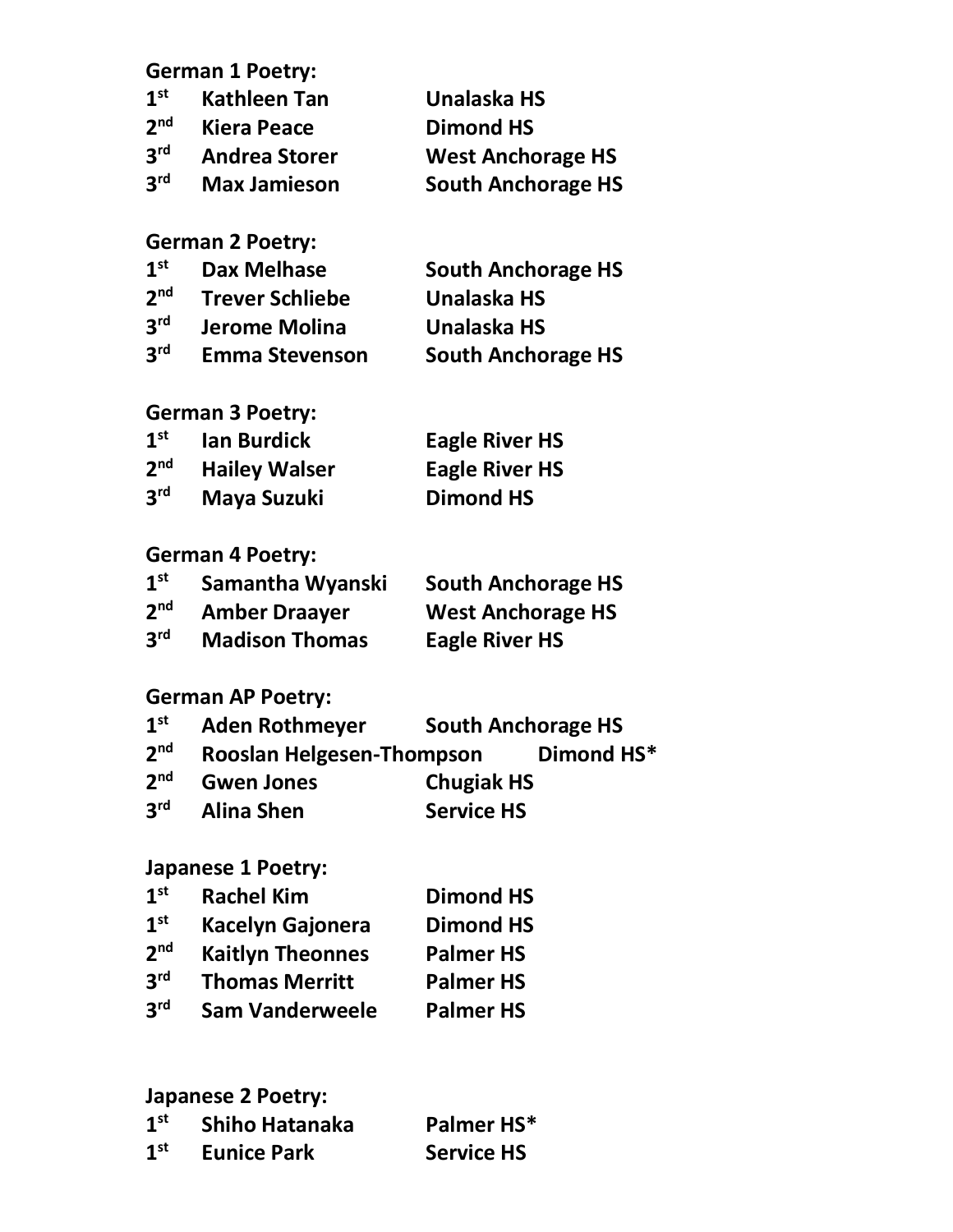| 2 <sub>nd</sub> | <b>Stephanie Bien</b>                   | <b>Dimond HS</b>         |
|-----------------|-----------------------------------------|--------------------------|
| 2 <sub>nd</sub> | <b>Kana Mateaki</b>                     | Dimond HS*               |
| 2 <sup>nd</sup> | <b>Elizabeth Platek</b>                 | <b>Dimond HS</b>         |
| 3 <sup>rd</sup> | <b>Grace Hoosier</b>                    | Dimond HS*               |
| 3 <sup>rd</sup> | <b>Chasity Joseph</b>                   | <b>Wasilla HS</b>        |
|                 | <b>Japanese 3 Poetry:</b>               |                          |
| 1 <sup>st</sup> | <b>Tiffany Feeney</b>                   | <b>Dimond HS</b>         |
| 2 <sup>nd</sup> | <b>Amanda Vue</b>                       | <b>Wasilla HS</b>        |
| 3 <sup>rd</sup> | <b>Alexander Jones</b>                  | <b>Dimond HS</b>         |
|                 | <b>Japanese 4 Poetry:</b>               |                          |
| 1 <sup>st</sup> | <b>Christian Balmes</b>                 | <b>Dimond HS</b>         |
| 2 <sup>nd</sup> | <b>Jepsy Magno</b>                      | <b>East Anchorage HS</b> |
| 3 <sup>rd</sup> | <b>Jervin Buenaflor</b>                 | <b>Dimond HS</b>         |
|                 | <b>Japanese 5 Poetry:</b>               |                          |
| $1^{\rm st}$    | <b>Morgan Crow</b>                      | <b>Dimond HS</b>         |
|                 | <b>Japanese AP Poetry:</b>              |                          |
| 1 <sup>st</sup> | <b>Alex Park</b>                        | <b>Service HS</b>        |
|                 | <b>Japanese Immersion 9/10 Poetry:</b>  |                          |
| 1 <sup>st</sup> | <b>Owen Kelly</b>                       | <b>Dimond HS</b>         |
| 2 <sup>nd</sup> | <b>Isabel Hoen</b>                      | <b>Dimond HS</b>         |
| 3 <sup>rd</sup> | <b>Nicholas Moore</b>                   | <b>Dimond HS</b>         |
|                 | <b>Japanese Immersion 11/12 Poetry:</b> |                          |
| 1 <sup>st</sup> | <b>Annmarie Iya</b>                     | <b>Dimond HS</b>         |
|                 | Latin 1 Poetry:                         |                          |
| 1 <sup>st</sup> | <b>Paige Bolin</b>                      | <b>Holy Rosary HS</b>    |
|                 | <b>Spanish 1 Poetry:</b>                |                          |
| $1^{\rm st}$    | <b>Ariel Go</b>                         | Unalaska HS              |
| $1^{\rm st}$    | <b>Raven Marquez</b>                    | Unalaska HS              |
| 2 <sup>nd</sup> | Sophia Go                               | <b>Unalaska HS</b>       |
| 3 <sup>rd</sup> | <b>Andrew Cho</b>                       | <b>West Anchorage HS</b> |
| 3 <sup>rd</sup> | Lisa Tran                               | <b>Unalaska HS</b>       |
|                 |                                         |                          |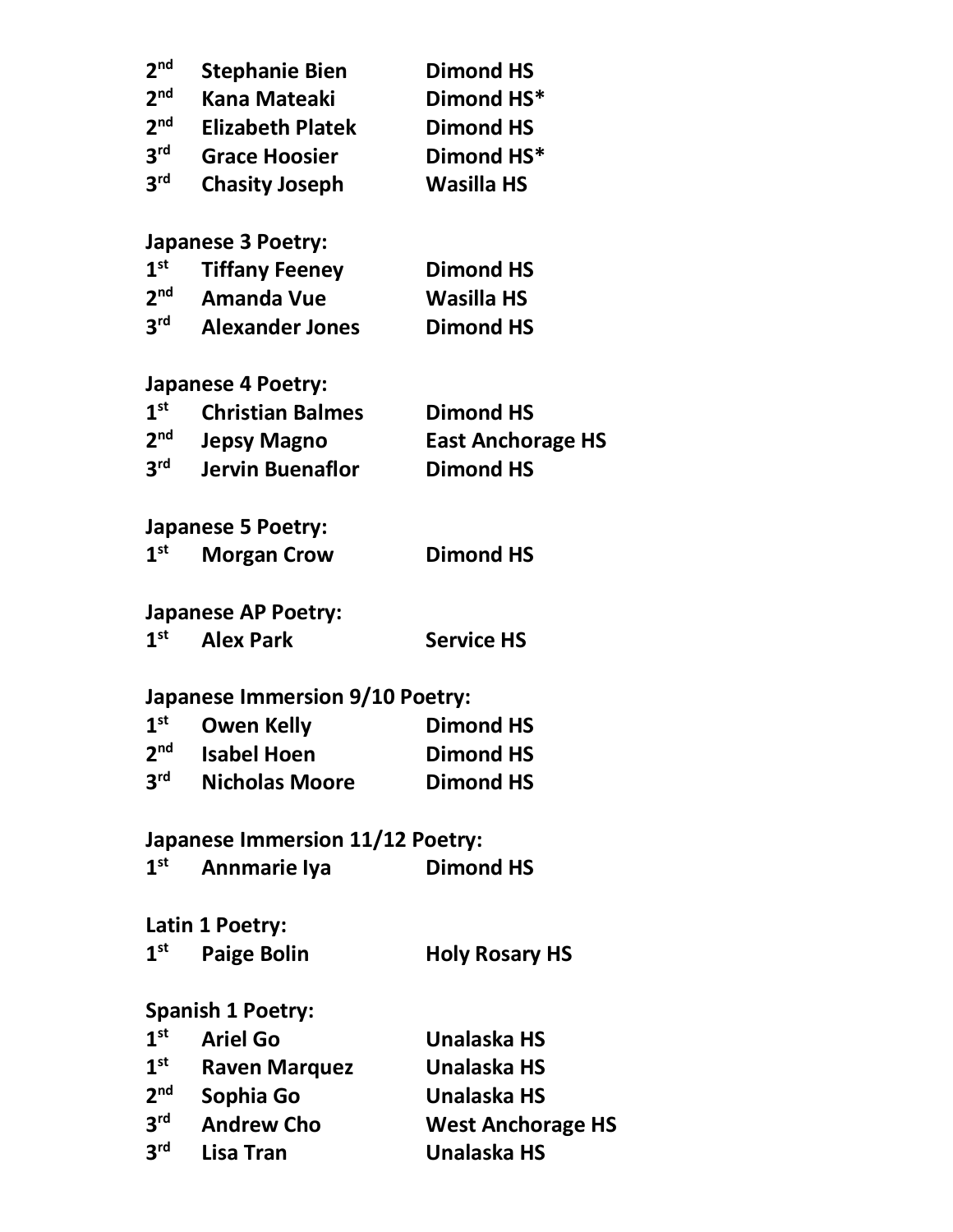## **Spanish 2 Poetry:**

| 1 <sup>st</sup> | <b>Reece Leggett</b>   | Unalaska HS |
|-----------------|------------------------|-------------|
| 2 <sup>nd</sup> | <b>Jason Sefuentes</b> | Unalaska HS |
| 3 <sup>rd</sup> | <b>John Sefuentes</b>  | Unalaska HS |

# **Spanish 3 Poetry:**

| 1 <sup>st</sup> | <b>Stefani Martinez</b>    | <b>Service HS</b>  |
|-----------------|----------------------------|--------------------|
| 2 <sup>nd</sup> | <b>Alyssa Tungul</b>       | <b>Unalaska HS</b> |
| 3 <sup>rd</sup> | <b>Lorenzo Del Rosario</b> | <b>Service HS</b>  |
| 3 <sup>rd</sup> | <b>Phoebe Sevilla</b>      | <b>Unalaska HS</b> |

## **Spanish 4 Poetry:**

| 1 <sup>st</sup> | <b>Umar Hill</b>       | Unalaska HS       |
|-----------------|------------------------|-------------------|
| 2 <sup>nd</sup> | <b>Abigail Marquez</b> | <b>Service HS</b> |
| 3 <sup>rd</sup> | <b>Grace Schutte</b>   | <b>Dimond HS</b>  |

## **Spanish 5 Poetry:**

| 1 <sup>st</sup> | Jana Bryner         | <b>West Anchorage HS</b> |
|-----------------|---------------------|--------------------------|
| 2 <sup>nd</sup> | <b>Amorah Lopez</b> | Colony HS*               |
| 2 <sup>nd</sup> | <b>Lucy Teaford</b> | <b>West Anchorage HS</b> |

#### **Spanish AP Poetry:**

| 1 <sup>st</sup> | <b>Burcu Turker</b>             | <b>Dimond HS</b>          |             |
|-----------------|---------------------------------|---------------------------|-------------|
| 2 <sub>nd</sub> | <b>Wendy Candry</b>             | Service HS*               |             |
| 2 <sup>nd</sup> | Isabella Jameson                | <b>South Anchorage HS</b> |             |
| 3 <sup>rd</sup> | Radames Gabriel Mercado-Barbosa |                           | Lathrop HS* |
| 3 <sup>rd</sup> | <b>Jagan Nautiyal</b>           | <b>Lathrop HS</b>         |             |

## **Spanish Immersion 9/10 Poetry:**

| 1 <sup>st</sup> | <b>Brian Cuevas</b>     | West Anchorage HS <sup>*</sup> |
|-----------------|-------------------------|--------------------------------|
| 1 <sup>st</sup> | <b>Ariana Harris</b>    | <b>West Anchorage HS</b>       |
| 2 <sub>nd</sub> | <b>Bryant Manwaring</b> | <b>Chugiak HS</b>              |
| 2 <sup>nd</sup> | <b>Marisol Vargas</b>   | West Anchorage HS <sup>*</sup> |
| 3 <sup>rd</sup> | <b>Tatum Hartlieb</b>   | <b>West Anchorage HS</b>       |
| 2 <sup>rd</sup> | <b>Bella Acuna</b>      | West Anchorage HS <sup>*</sup> |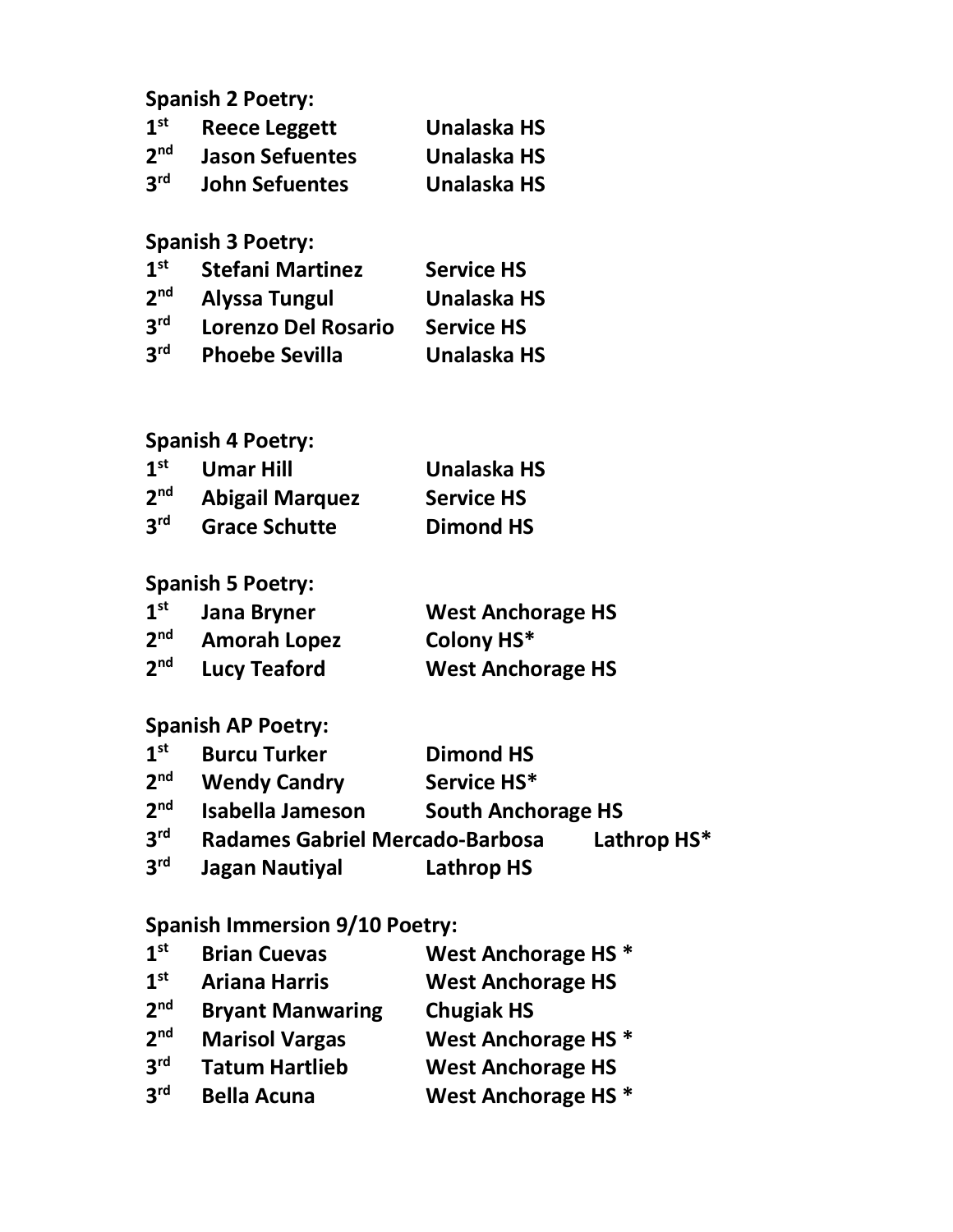## **Spanish Immersion 11/12 Poetry:**

| 1 <sup>st</sup> | <b>Clarice Ruhlin-Hicks</b> | <b>West Anchorage HS</b> |
|-----------------|-----------------------------|--------------------------|
| 2 <sub>nd</sub> | <b>Nicole Vanderhorst</b>   | <b>West Anchorage HS</b> |
| 3 <sup>rd</sup> | <b>Krischelle Mueller</b>   | <b>Chugiak HS</b>        |

## **Impromptu**

#### **Chinese 1 Impromptu:**

| $\mathbf{1}^{\mathsf{st}}$ | <b>Shoua Nah Lee</b> | <b>Bartlett HS</b> |
|----------------------------|----------------------|--------------------|
| $2^{\text{nd}}$            | <b>Jared Fischer</b> | <b>Bartlett HS</b> |
| $3^{\mathsf{rd}}$          | <b>Betsy VAng</b>    | <b>Bartlett HS</b> |

#### **Chinese 2 Impromptu:**

| $1st$ Kalia Lor           | <b>Bartlett HS</b> |
|---------------------------|--------------------|
| 2 <sup>nd</sup> Joua Hang | <b>Bartlett HS</b> |

#### **Chinese 3 Impromptu:**

| 1 <sup>st</sup> | Mai Kia Thao    | <b>Bartlett HS</b> |
|-----------------|-----------------|--------------------|
| 2 <sup>nd</sup> | Mai Yia Her     | <b>Bartlett HS</b> |
| 3 <sup>rd</sup> | <b>Kong Her</b> | <b>Bartlett HS</b> |

### **Chinese 4/5/AP Impromptu:**

| $1^{\rm st}$    | <b>Bradley Mackin</b> | <b>Bartlett HS</b> |
|-----------------|-----------------------|--------------------|
| 2 <sup>nd</sup> | Siriyupha Xiong       | <b>Bartlett HS</b> |

#### **French 1 Impromptu:**

| 1 <sup>st</sup> | <b>Michael Draper</b> | <b>Colony HS</b>  |
|-----------------|-----------------------|-------------------|
| 2 <sup>nd</sup> | <b>Annika Gagnon</b>  | <b>Palmer HS</b>  |
| 3 <sup>rd</sup> | <b>Gabriel Dobson</b> | <b>Chugiak HS</b> |

#### **French 2 Impromptu:**

| 1 <sup>st</sup> | <b>Harriet Hinks</b>   | <b>South Anchorage HS</b> |
|-----------------|------------------------|---------------------------|
| 2 <sup>nd</sup> | <b>Deven Smithling</b> | <b>Eagle River HS</b>     |
| 3 <sup>rd</sup> | <b>Chandler Angol</b>  | <b>Palmer HS</b>          |

#### **French 3 Impromptu:**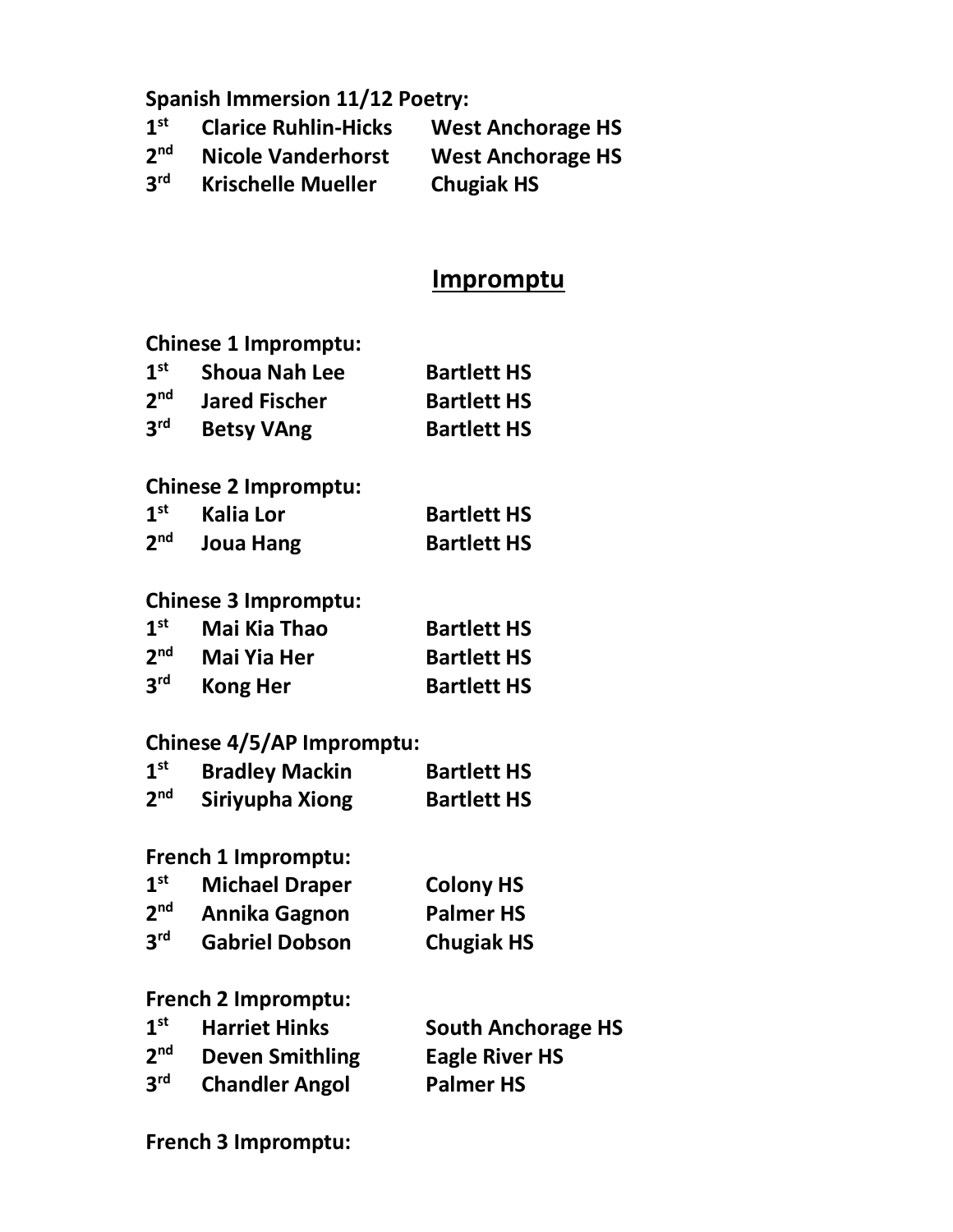| 1 <sup>st</sup> | <b>Keryl Korzon</b>      | <b>Eagle River HS</b> |
|-----------------|--------------------------|-----------------------|
| 2 <sup>nd</sup> | <b>Melanie Chaffey</b>   | <b>Eagle River HS</b> |
| 2 <sup>nd</sup> | <b>Kaitlynn Theonnes</b> | <b>Palmer HS</b>      |
| 3 <sup>rd</sup> | <b>Rachel Chaffey</b>    | <b>Eagle River HS</b> |

#### **French 4/5/AP Impromptu:**

| 1 <sup>st</sup> | <b>Tyler Jang</b>   | <b>Dimond HS</b>      |
|-----------------|---------------------|-----------------------|
| 2 <sup>nd</sup> | <b>Kyla Trout</b>   | <b>Eagle River HS</b> |
| 3 <sup>rd</sup> | <b>Lauren Niemi</b> | <b>Eagle River HS</b> |

## **German 1 Impromptu:**

| 1 <sup>st</sup> | <b>Abbie Spencer</b>   | <b>Chugiak HS</b>     |
|-----------------|------------------------|-----------------------|
| 2 <sup>nd</sup> | <b>Myriam Scott</b>    | <b>Eagle River HS</b> |
| 3 <sup>rd</sup> | <b>Mark von Luhrte</b> | <b>Eagle River HS</b> |

### **German 2 Impromptu:**

| 1 <sup>st</sup> | <b>Dax Melhase</b>      | <b>South Anchorage HS</b> |
|-----------------|-------------------------|---------------------------|
| 2 <sup>nd</sup> | <b>Corissa Schwartz</b> | <b>Chugiak HS</b>         |
| 3 <sup>rd</sup> | <b>Karsten Senden</b>   | <b>Eagle River HS</b>     |

#### **German 3 Impromptu:**

| 1 <sup>st</sup> | <b>Tia Kelliher</b>   | <b>Chugiak HS</b> |
|-----------------|-----------------------|-------------------|
| 2 <sup>nd</sup> | <b>Matthew Green</b>  | <b>Chugiak HS</b> |
| 3 <sup>rd</sup> | <b>Aurora Phlegar</b> | <b>Chugiak HS</b> |

## **German4/5/AP Impromptu:**

| <b>Gretchen Mitchell</b> | West Anchorage HS <sup>*</sup> |
|--------------------------|--------------------------------|
| <b>Aden Rothmeyer</b>    | <b>South Anchorage HS</b>      |
| <b>Becky LaRue</b>       | <b>Chugiak HS</b>              |
| <b>Sarah Copper</b>      | <b>Chugiak HS</b>              |
|                          |                                |

## **German Immersion 9-10 Impromptu:**

| 1 <sup>st</sup> | <b>Andrew Hamilton</b> | Eagle River HS <sup>*</sup> |
|-----------------|------------------------|-----------------------------|
| 2 <sup>nd</sup> | <b>Mathias Braun</b>   | Service HS <sup>*</sup>     |
| 3 <sup>rd</sup> | <b>Esther Lim</b>      | Service HS*                 |

#### **Japanese 1 Impromptu:**

| 1 <sup>st</sup> | <b>Sam Vanderweele</b>  | <b>Palmer HS</b> |
|-----------------|-------------------------|------------------|
| 2 <sup>nd</sup> | <b>Kaitlyn Theonnes</b> | <b>Palmer HS</b> |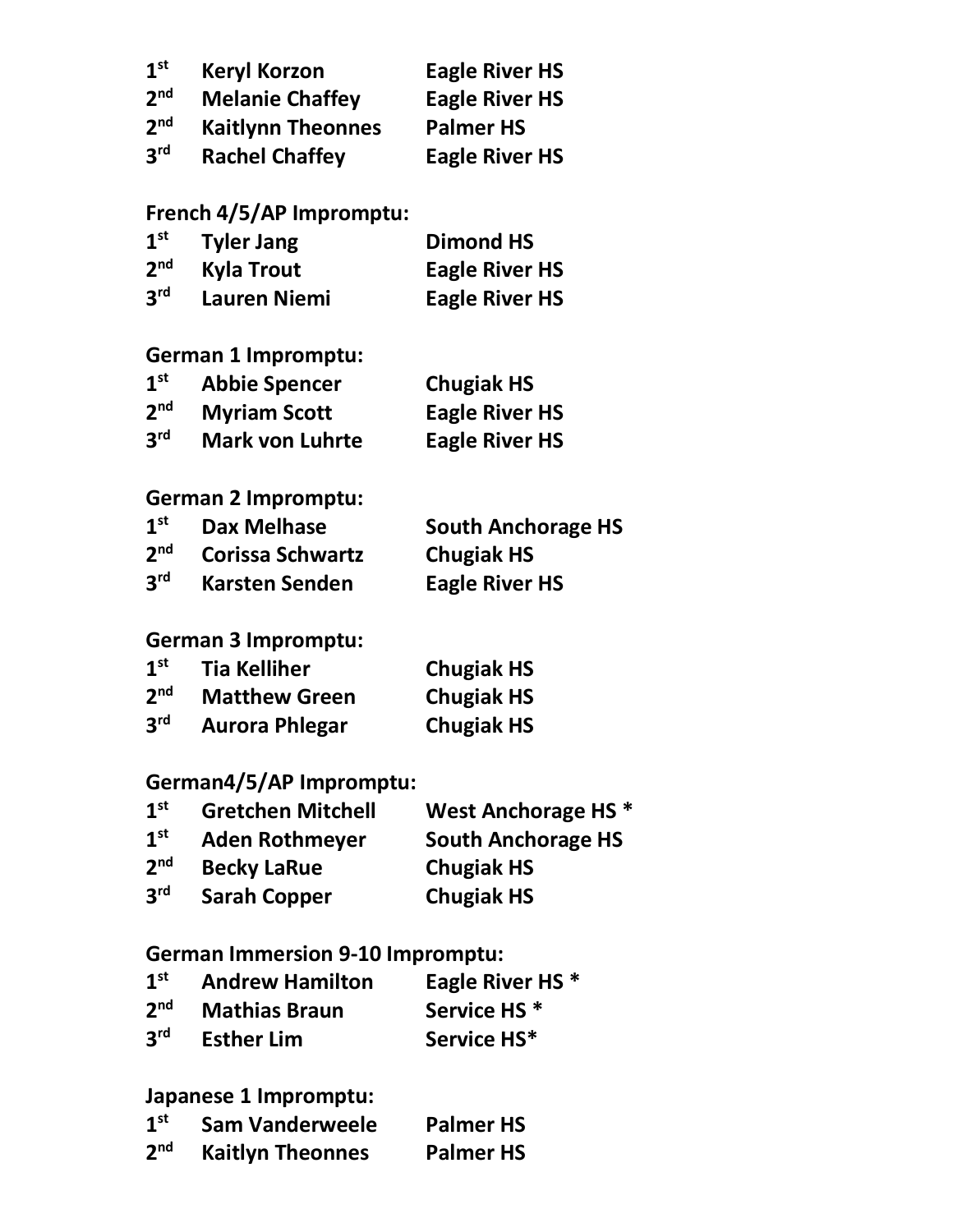|                            | Japanese 2 Impromptu:  |                   |
|----------------------------|------------------------|-------------------|
| 1 <sup>st</sup>            | <b>Hailee Godfrey</b>  | <b>Palmer HS</b>  |
| 2 <sub>nd</sub>            | Lexi Jasek             | <b>Palmer HS</b>  |
| 3 <sup>rd</sup>            | Sophia Lee             | <b>Service HS</b> |
| <b>2rd</b>                 | <b>Elisabeth Dolan</b> | <b>Service HS</b> |
|                            | Japanese 3 Impromptu:  |                   |
| 1 <sup>st</sup>            | Linda Kim              | <b>Service HS</b> |
| Japanese 4/5/AP Impromptu: |                        |                   |
| <b>NO AWARDS</b>           |                        |                   |
|                            |                        |                   |

**Japanese Immersion 9-10 Impromptu: 1st Owen White Dimond HS** 

#### **Japanese Immersion 11-12 Impromptu: 1st Kiera Puls Dimond HS**

#### **Spanish 1 Impromptu:**

| 1 <sup>st</sup> | <b>Adam Nguyen</b>    | <b>Unalasak HS</b>    |
|-----------------|-----------------------|-----------------------|
| 2 <sup>nd</sup> | <b>Ellie Garza</b>    | <b>Ben Eielson HS</b> |
| 3 <sup>rd</sup> | Deija Perez           | <b>Ben Eielson HS</b> |
| 3 <sup>rd</sup> | <b>Brayden Grorud</b> | <b>Ben Eielson HS</b> |

#### **Spanish 2 Impromptu:**

| 1 <sup>st</sup> | Julianna Monroy       | <b>Ben Eielson HS</b>    |
|-----------------|-----------------------|--------------------------|
| 1 <sup>st</sup> | <b>Skylar Parks</b>   | <b>West Anchorage HS</b> |
| 2 <sub>nd</sub> | <b>Anna Bierma</b>    | <b>West Anchorage HS</b> |
| 3 <sup>rd</sup> | <b>Donovan Paul</b>   | <b>Ben Eielson HS</b>    |
| 3 <sup>rd</sup> | <b>Lyndzie Carter</b> | <b>Ben Eielson HS</b>    |
|                 |                       |                          |

#### **Spanish 3 Impromptu:**

| $1^{\rm st}$    | <b>Cole Jones</b>                 | <b>West Anchorage HS</b> |
|-----------------|-----------------------------------|--------------------------|
|                 | 2 <sup>nd</sup> Cameron Brosnahan | <b>West Anchorage HS</b> |
| 3 <sup>rd</sup> | <b>Stefani Martinez</b>           | <b>Service HS</b>        |

## **Spanish 4/5/AP Impromptu:**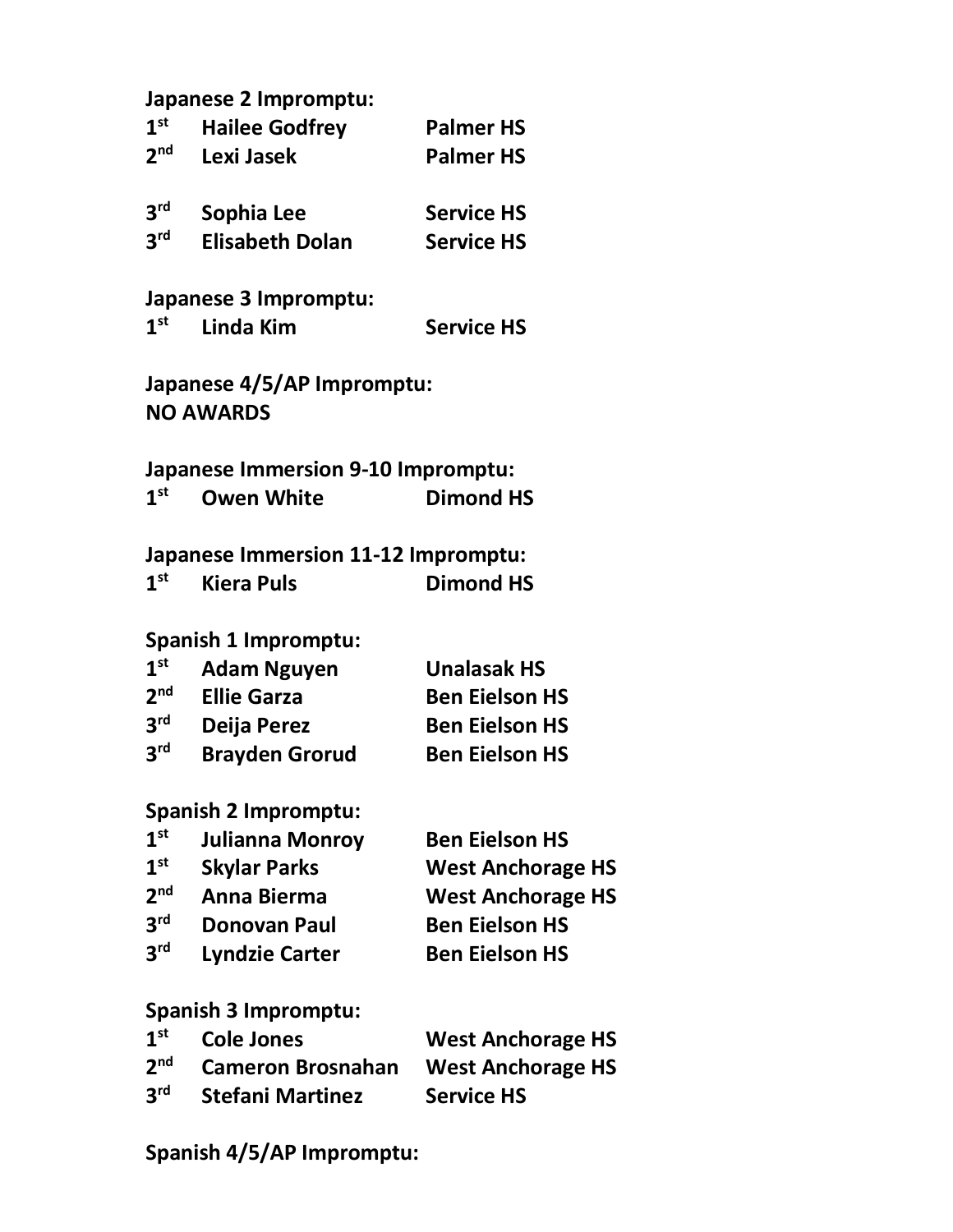| 1 <sup>st</sup> | Jagan Nautiyal        | <b>Lathrop HS</b>        |
|-----------------|-----------------------|--------------------------|
| 2 <sup>nd</sup> | Jana Bryner           | <b>West Anchorage HS</b> |
| 3 <sup>rd</sup> | <b>Leo McNicholas</b> | <b>West Anchorage HS</b> |

**Spanish Immersion 9-10 Impromptu:**

| 1 <sup>st</sup> | Layla Beam                | <b>Chugiak HS</b> |
|-----------------|---------------------------|-------------------|
| 2 <sup>nd</sup> | <b>Kristina Manwaring</b> | <b>Chugiak HS</b> |
| 3 <sup>rd</sup> | Jacob Lestina             | <b>Chugiak HS</b> |

**Spanish Immersion 11-12 Impromptu:**

- **1st Nicole Vanderhorst West Anchorage HS \***
- $2a$  **Casey McCormick**

# **DIALOGUE**

|                 | <b>Chinese 1 Dialogue:</b>                  |                       |
|-----------------|---------------------------------------------|-----------------------|
| 1 <sup>st</sup> | Pa Lor & Pa Vue                             | <b>Bartlett HS</b>    |
| 2 <sup>nd</sup> | <b>Betsy Vang &amp; Shoua Nah Lee</b>       | <b>Bartlett HS</b>    |
|                 | <b>Chinese 2 Dialogue:</b>                  |                       |
| 1 <sup>st</sup> | Der Thao & Joua Hang                        | <b>Bartlett HS</b>    |
| 2 <sup>nd</sup> | Kalia Lor & Mai Thao                        | <b>Bartlett HS</b>    |
| $3^{\text{rd}}$ | <b>Gabrielle Strunk &amp; Pa Thao</b>       | <b>Bartlett HS</b>    |
|                 | <b>Chinese 3 Dialogue:</b>                  |                       |
| 1 <sup>st</sup> | Kong Her & Mai Kia Thao                     | <b>Bartlett HS</b>    |
| 2 <sup>nd</sup> | <b>Mai Yia Her &amp; Thanee Lee</b>         | <b>Bartlett HS</b>    |
|                 | <b>Chinese 4-5-AP Dialogue:</b>             |                       |
| 1 <sup>st</sup> | <b>Bradley Mackin &amp; Siriyupha Xiong</b> | <b>Bartlett HS</b>    |
|                 | <b>French 1 Dialogue:</b>                   |                       |
| 1 <sup>st</sup> | Ashlynn Reves & Mackenna Bowerfind          | <b>Eagle River HS</b> |
| 2 <sup>nd</sup> | <b>Ryan Gray &amp; Tucker Lien</b>          | <b>Eagle River HS</b> |
| 3 <sup>rd</sup> | <b>Julie Trillet &amp; Gabriel Dobson</b>   | <b>Chugiak HS</b>     |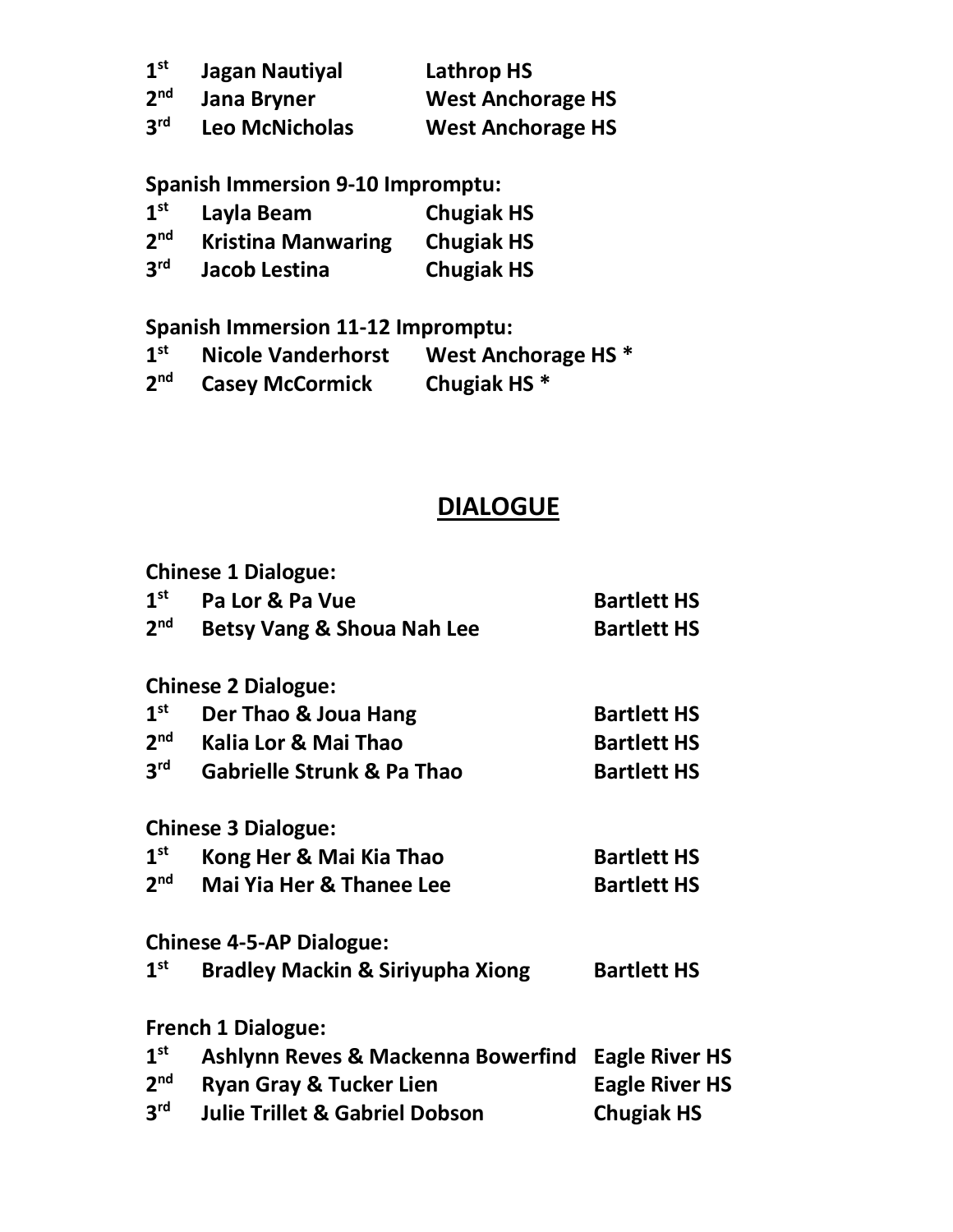**French 2 Dialogue:**

| 1 <sup>st</sup> | <b>Ahmed Ayala &amp; Deven Smithling</b>                      | <b>Eagle River HS</b>     |
|-----------------|---------------------------------------------------------------|---------------------------|
|                 | <b>French 3 Dialogue:</b>                                     |                           |
| 1 <sup>st</sup> | <b>Rachel Chaffey &amp; Melanie Chaffey</b>                   | <b>Eagle River HS</b>     |
|                 | <b>French 4/5/AP Dialogue:</b>                                |                           |
| 1 <sup>st</sup> | <b>Steven Duncan &amp; Julia Scully</b>                       | <b>Palmer HS</b>          |
| 2 <sup>nd</sup> | <b>Isaiah Bauzon &amp; Lauren Niemi</b>                       | <b>Eagle River HS</b>     |
| 3 <sup>rd</sup> | Kathleen Dexter & Kendall Johanson                            | <b>West Anchorage HS</b>  |
|                 | <b>German 1 Dialogue:</b>                                     |                           |
| 1 <sup>st</sup> | <b>Andrew Bozone &amp; Abbie Spencer</b>                      | <b>Chugiak HS</b>         |
| 2 <sub>nd</sub> | <b>Myriam Scott &amp; Callie Rieder</b>                       | <b>Eagle River HS</b>     |
| 3 <sup>rd</sup> | Alexia & Skyla Saari                                          | <b>Chugiak HS</b>         |
|                 | <b>German 2 Dialogue:</b>                                     |                           |
| 1 <sup>st</sup> | Dax Melhase & Tag Wayt                                        | <b>South Anchorage HS</b> |
| 2 <sup>nd</sup> | <b>Stephanie Stoltenberg &amp; Corissa Schwartz</b>           | <b>Chugiak HS</b>         |
| 3 <sup>rd</sup> | <b>Mackenzi Ditzler &amp; Claire Mahoney</b>                  | <b>Chugiak HS</b>         |
|                 | <b>German 3 Dialogue:</b>                                     |                           |
| 1 <sup>st</sup> | Tia Kelliher & Krischelle Mueller                             | <b>Chugiak HS</b>         |
| 2 <sub>nd</sub> | <b>Marta Ditzler &amp; Matthew Green</b>                      | <b>Chugiak HS</b>         |
| 3 <sup>rd</sup> | <b>Kristoff Finley &amp; Nathan Stoltenberg</b>               | <b>Chugiak HS</b>         |
|                 | German 4/5/AP Dialogue:                                       |                           |
| 1 <sup>st</sup> | <b>Gretchen Mitchell &amp; Jacob Lowell</b>                   | <b>West Anchorage HS</b>  |
| 2 <sup>nd</sup> | Payton Johnson & Madelyn Madsen                               | <b>Chugiak HS</b>         |
| 3 <sup>rd</sup> | Anna Madsen & Rebekah Smith                                   | <b>Chugiak HS</b>         |
|                 | <b>German Immersion 11-12 Dialogue:</b>                       |                           |
| 1 <sup>st</sup> | <b>Andrew Hamilton &amp; Benjamin Hamilton Eagle River HS</b> |                           |
| 2 <sub>nd</sub> | <b>Abigail Uhart &amp; Emily Odom</b>                         | <b>Service HS</b>         |
|                 | Japanese 1 Dialogue:                                          |                           |
| 1 <sup>st</sup> | Jaime Quintanilla & Samantha Talia                            | <b>Service HS</b>         |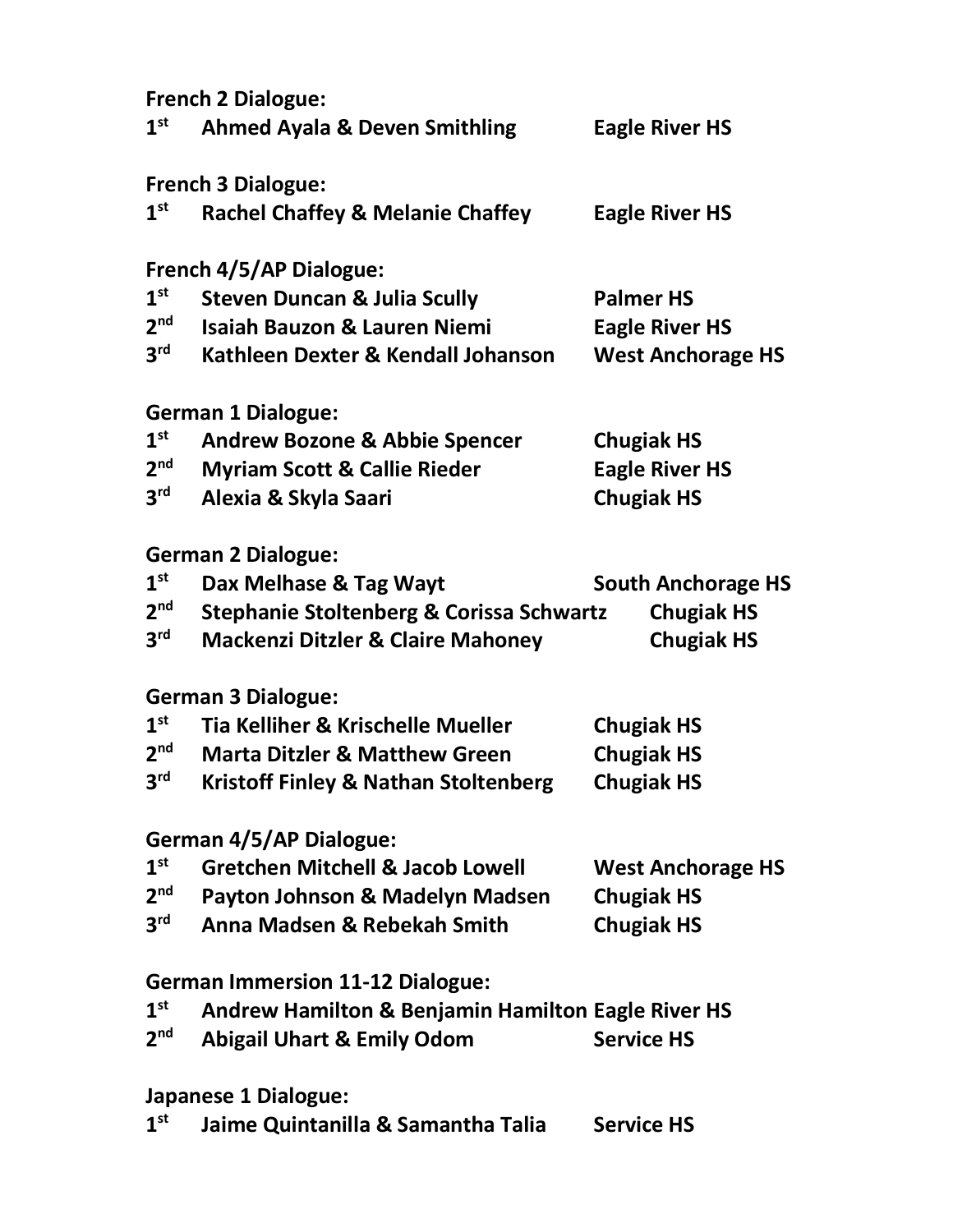**Japanese 2 Dialogue:**

| 1 <sup>st</sup> | <b>Emily Mack &amp; Sophia Dick</b>                    | <b>Palmer HS</b>               |
|-----------------|--------------------------------------------------------|--------------------------------|
| 2 <sup>nd</sup> | <b>Kristopher Smith &amp; Tim Escalante</b>            | <b>Service HS</b>              |
| 3 <sup>rd</sup> | <b>Sabrina Lee &amp; Allison Scholz</b>                | <b>Service HS</b>              |
|                 | <b>Japanese 3 Dialogue:</b>                            |                                |
| 1 <sup>st</sup> | <b>Kiel Clarito &amp; Lin Moon</b>                     | <b>Service HS</b>              |
| 2 <sup>nd</sup> | Joel Ingrim & Aaron Edora                              | <b>Service HS</b>              |
|                 | Japanese 4/5/AP Dialogue:                              |                                |
| 1 <sup>st</sup> | <b>Jespy Magno &amp; Danielle Collin</b>               | <b>East Anchorage HS</b>       |
| 2 <sup>nd</sup> | <b>Michael Perkins &amp; Sean Swalling</b>             | <b>Dimond HS</b>               |
| 3 <sup>rd</sup> | <b>Clarisse Mock &amp; Maggie Biggs</b>                | <b>Service HS</b>              |
|                 | <b>Japanese Immersion 9-10 Dialogue:</b>               |                                |
| 1 <sup>st</sup> | <b>Mary Reinbold &amp; Mauri Butzke</b>                | <b>Dimond HS</b>               |
| 2 <sup>nd</sup> | Trevor Hildebrand-Maki & Marty Rygh                    | <b>Dimond HS</b>               |
|                 | <b>Spanish 1 Dialogue:</b>                             |                                |
| 1 <sup>st</sup> | <b>Zach Lucas &amp; Gavin Moore</b>                    | <b>Ben Eielson HS</b>          |
| 2 <sup>nd</sup> | Layla Simond & Deija Perez                             | <b>Ben Eielson HS</b>          |
| $3^{\text{rd}}$ | Gabriella Baker & Allyson Walker                       | <b>Ben Eielson HS</b>          |
|                 | <b>Spanish 2 Dialogue:</b>                             |                                |
| 1 <sup>st</sup> | <b>Jolie Lucas &amp; Alexis Algard</b>                 | <b>Ben Eielson HS</b>          |
|                 | 2 <sup>nd</sup> Lyndzie Carter & Donovan Paul          | <b>Ben Eielson HS</b>          |
| 3 <sup>rd</sup> | <b>Kaitlyn Herzog &amp; Rivers Rogers</b>              | <b>Service HS</b>              |
|                 | <b>Spanish 3 Dialogue:</b>                             |                                |
| 1 <sup>st</sup> | Anna Shumway & Isabelle Watkins                        | <b>Service HS</b>              |
| 2 <sup>nd</sup> | Kristina Yu & Eunice Dulalia                           | <b>West Anchorage HS</b>       |
| $3^{\text{rd}}$ | Dylan Brown & Jester Refuerzo                          | <b>West Anchorage HS</b>       |
|                 | <b>Spanish 4/5/AP Dialogue:</b>                        |                                |
| 1 <sup>st</sup> | <b>Savannah Paul &amp; Harold Monroe</b>               | <b>West Anchorage HS</b>       |
| 1 <sup>st</sup> | <b>Erica Quiett &amp; Vanessa Alvarez</b>              | West Anchorage HS <sup>*</sup> |
| 2 <sub>nd</sub> | <b>Jagan Nautiyal &amp; Victor Guererro</b>            | Lathrop HS*                    |
| 2 <sup>nd</sup> | Leo McNicholas & Ricardo Gordon-Rein West Anchorage HS |                                |